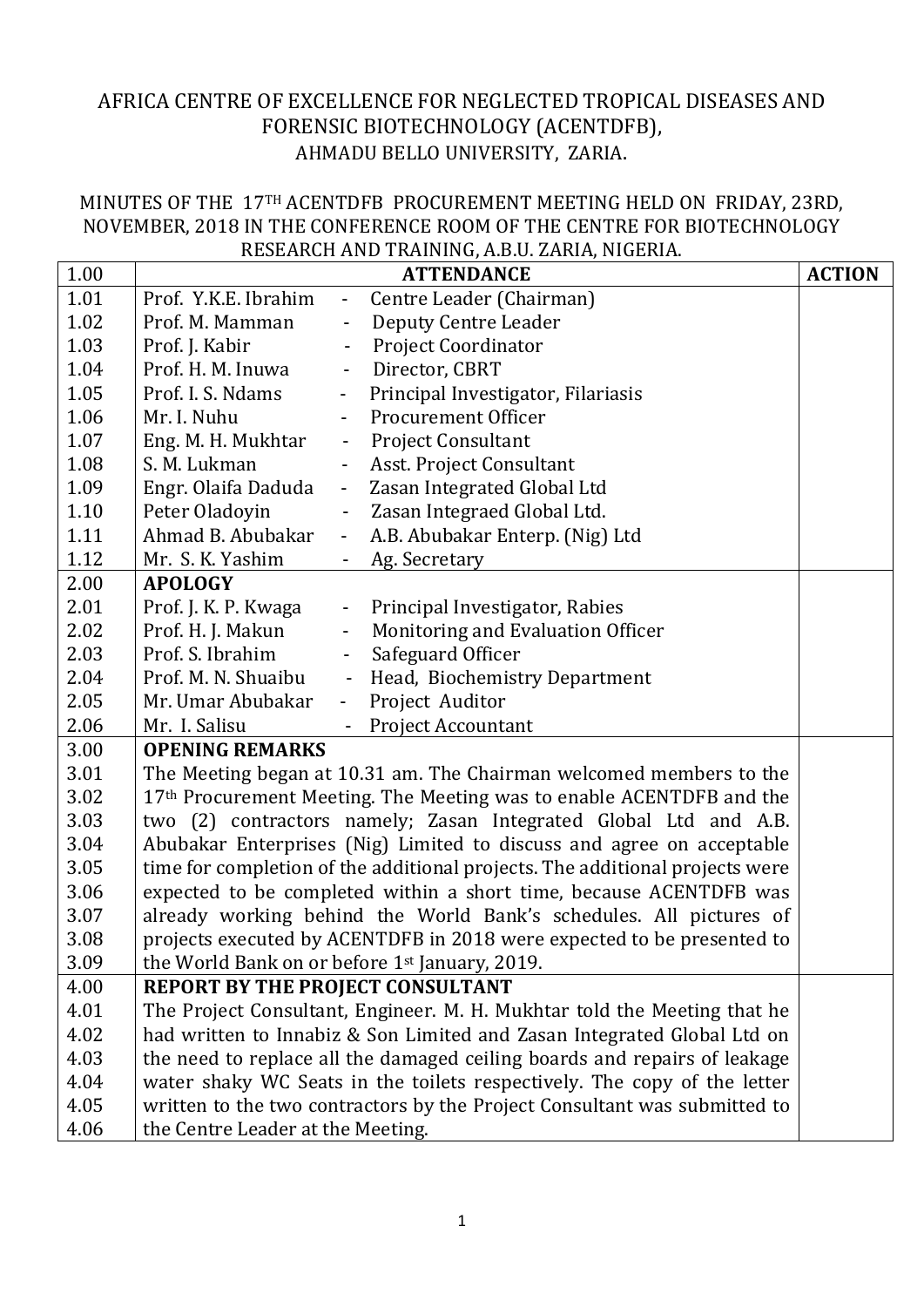| 5.00 | APPROVAL OF QUOTATIONS FOR THE ADDITIONAL PROJECTS                                     |                   |
|------|----------------------------------------------------------------------------------------|-------------------|
| 5.01 | The Meeting approved that the two quotation bids submitted by Zasan                    |                   |
| 5.02 | Integrated Global Limited and A.B. Abubakar Enterprises (Nigeria)                      |                   |
| 5.03 | Limited as follows:                                                                    |                   |
| 5.04 | 1. Zasan Integrated Global Limited's Quotation bid for fencing and                     |                   |
| 5.05 | landscaping of Sasakawa Foreign Students' Hostel: N11,989.066.50                       |                   |
| 5.06 | which was less than the estimate budget of N13,616,914.40 submitted by                 |                   |
| 5.00 | Project Consultant.                                                                    |                   |
| 5.01 | 2. A.B. Abubakar & Son Limited's Quotation bid for fencing and                         |                   |
| 5.02 | Landscaping of Animal House: N23,488,215.45. This was also less than                   |                   |
| 5.03 | the Project Consultant's budget estimate of N25,897,231.80                             |                   |
| 5.04 | However, the completion time of 8 and 12 weeks as indicated in their                   |                   |
| 5.05 | respective quotations were the major concerned, which necessitated the                 |                   |
| 5.06 | Meeting. The Additional projects were expected to be executed 1 <sup>st</sup> January, |                   |
| 5.07 | 2019. In order to fast tract these projects, the two contractors were                  |                   |
| 5.08 | requested to enumerate issues or hindrances that would delay the quick                 |                   |
| 5.09 | completion of the projects and suggest ways of getting them solved.                    |                   |
| 5.10 | The contractors submitted the following hindrances:                                    |                   |
| 5.11 | Insufficient mobilizations would delay the quick completion of<br>(i)                  |                   |
| 5.12 | the additional projects.                                                               |                   |
| 5.13 | Instructions by the Project Consultants could delay the quick<br>(ii)                  |                   |
| 5.14 | completion of the projects.                                                            |                   |
| 5.15 | Project Consultant requested that Zasan Integrated Global Limited and                  |                   |
| 5.16 | A.B. Abubakar Enterprises (Nigeria) Limited to give him their project                  |                   |
| 5.17 | work schedules or programmes to enable him to give clear instructions on               |                   |
|      | the executions of the projects in order to avoid anything that may cause a             |                   |
| 5.18 | delay. The Meeting decided that:                                                       |                   |
| 5.19 | based on the World Bank's rules, 15% each would be paid to the                         |                   |
| 5.20 | contracting firms.                                                                     |                   |
| 5.21 | - After the evaluation of the project, a further 50% would be paid to                  |                   |
| 5.22 | each firm.                                                                             |                   |
| 5.23 | The Meeting strongly implored the contracting firms to ensure that these               |                   |
| 5.24 | additional project s were completed before 1 <sup>st</sup> January, 2019; because all  |                   |
| 5.25 | pictures of projects executed by ACENTDFB were expected to be                          |                   |
| 5.26 | submitted on or before 1 <sup>st</sup> January, 2019. The contractors were requested   |                   |
| 5.27 | to meet with the Project Consultant on Monday, 26 <sup>th</sup> November, 2018 with    |                   |
| 5.28 | their projects' programmes with the view to getting the additional                     |                   |
| 5.29 | projects completed in a short time.                                                    |                   |
| 6.00 | <b>ANY OTHER BUSINESS (AOB)</b>                                                        |                   |
| 6.01 | (i) Retention Fees                                                                     |                   |
| 6.02 | The contractors drew the attention of the Meeting that their retention                 |                   |
| 6.03 | fees would expire on 30 <sup>th</sup> November, 2018. They were asked to apply         | <b>Contactors</b> |
| 6.04 | for payment of their retention fees after the expiration.                              | and<br>Acct.      |
| 6.05 | (ii) Appreciation:                                                                     |                   |
| 6.06 | The Meeting expressed appreciation to the A. B. Abubakar Enterprises                   |                   |
| 6.07 | & Son Limited for the donation of furniture to ACENTDFB, A.B.U. Zaria                  |                   |
|      |                                                                                        |                   |